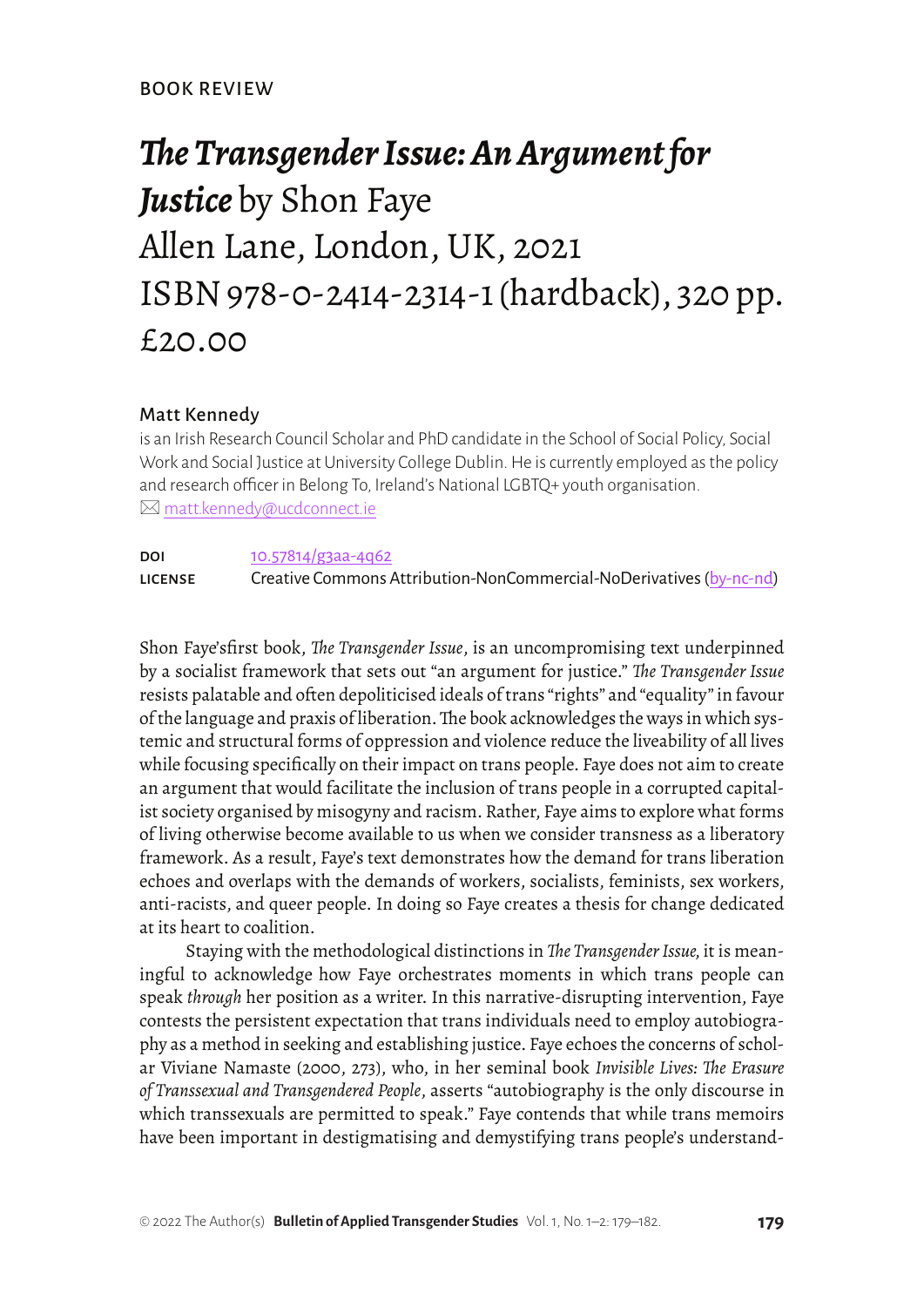ing of themselves, the requirement that trans people consistently write from the position of the confessional reduces the methods and genres available to us when speaking both publicly and politically. Faye (2021,15) delivers a short and concise remedy for this requirement: "you don't have to know the intimate details of my private life to support me"

As such, Faye's writing moves to decentre herself and employs a methodology that is cognisant of the ways in which race, ethnicity, class, and education structure who speaks and who is listened to. Faye (2021, 15) makes known the intersections of her social identities that allow for this book to be manifest—namely that she is a "middle-class, white trans woman with a university degree and a strong support network of friends and family." In doing so, Faye acknowledges the ways in which class and race are instrumental in producing a "hierarchy of verisimilitude" (Malatino 2020, 40) which favour white and middle/upper class trans people. In this sense, race and class are undoubtedly mobilising forces in constructing transnormative subjectivities which reify transness within racial capitalist understandings of gendered subjects. In response to the codes of transnormative discourse, Faye moves to amplify the voices of trans people who are not as routinely heard. This method is evident in Faye's writing as she becomes embedded in various community contexts, speaking and sharing information, capturing the texture of people's stories while wholly maintaining their dignity and personhood—a practice not often achieved by the media when telling stories about trans lives.

Trans lives are increasingly presented as controversial culture war topics to "debate" across the UK and (increasingly) Irish media. Faye's book demonstrates that over the past five years, public discussions about trans experiences have been dominated by a media frenzy that rarely includes trans people. We are reduced to a talking point, a debate, or an "issue." Despite increased "positive representation" for trans people, largely localised in media outputs from North America, the material reality of trans life remains unchanged. This is a central motif throughout the text as Faye asserts that positive representation does nothing on its own to achieve redistributive justice. This lack of redistributive justice in the wake of the transgender "tipping point" is evident in the rise in anti-trans attitudes, transphobic legislation, and trans-antagonistic violence that has been reported since 2015 (Carlisle 2021; Haug 2021; ILGA-Europe 2022). Ultimately, *The Transgender Issue* communicates the ways in which media representation—when produced within the cosmology of capitalism—is uninterested in facilitating the protection of trans people. Thus, instead of prioritising representation, in seven incisive and illuminating chapters, Faye addresses a myriad of aspects relevant to trans life, without ever being dogmatic, to orient us toward more ambitious possibilities for justice.

Each chapter is layered with a combination of theory, qualitative and quantitative research, and professional anecdotes, providing a comprehensive introduction for anyone encountering anti-capitalist, transfeminist, abolitionist, and trans liberatory theory and ideals for the first time. In addition to trans people and representation, Faye addresses the needs of trans children and young people; healthcare and institutional transphobia in medical contexts; the significance of class in the experiences of trans people; the centrality of sex worker liberation in trans liberation; state-orchestrated violence against trans people; and the urgency for solidarity between trans peo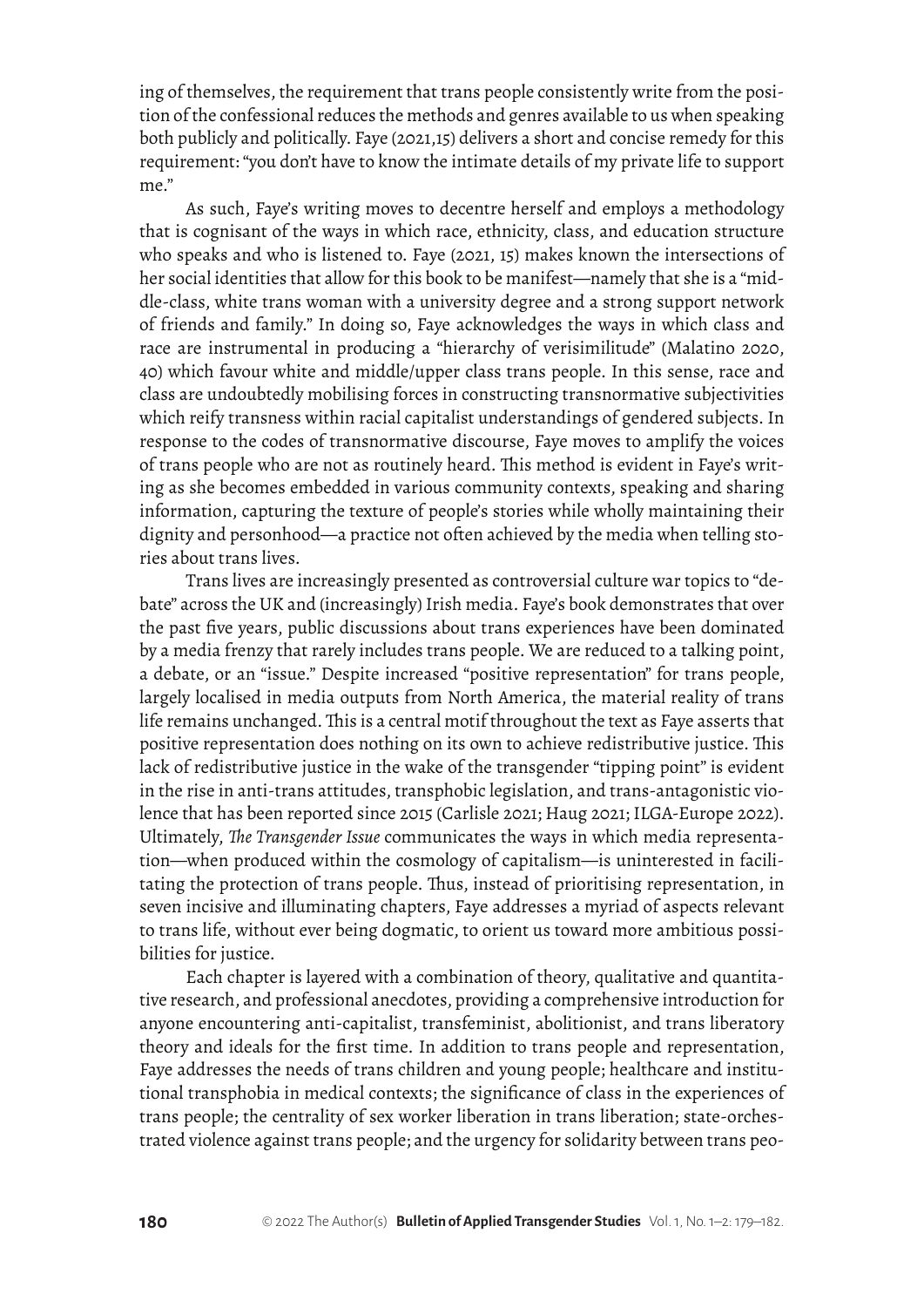ple, the LGBTQI+ community, and feminists.

This book's structure builds on its liberatory ambition in that it engages the reader in a considered education, outlining the reality of trans oppression before introducing the abolition of capitalism, carceral violence, and white supremacy as central tenets of trans liberation. Throughout the book, transphobia is revealed as a direct product of capitalism, racism, and state power, and transphobia persists because these forces remain unchallenged. In an invigorating and intelligent conclusion, Faye makes direct calls to us not individually, but collectively. Faye is explicit in acknowledging that the existing freedoms afforded to trans people have all been championed by leftwing politics, however she is firm that our full emancipation will never come through parliamentary politics alone. Instead, Faye leaves us with a rubric for "a transformed future" built on protest, civil disobedience, mutual aid, and coalition.

Trans people in the UK and Ireland have recently been subjected to the legitimising of trans conversion therapy (Gallagher and Parry 2022); the publication of anti-trans rhetoric leading to the boycott of Ireland's most popular broadsheet (Trans Writers Union, n.d.); ongoing discrimination toward trans women in sport (Ingle 2021, 2022); a lack of appropriate and timely transition-related care (Ferreyra-Carroll 2021); and outspoken transphobia from world leaders (BBC Sport 2022; Hayes 2022). Faye's book seems almost clairvoyant in its anticipation of what has come since its publication in the context of trans life in the UK and Ireland. In the wake of this ongoing anti-trans rhetoric and violence, *The Transgender Issue* is a book that rarely leaves my bag. This text is considered, rigorously researched, measured, and convincing, and has proved invaluable to my work in advocating for the needs of trans young people in Ireland. I recommend this book wholeheartedly as I am certain it will offer endless learnings to those arriving in search of information and to those already deeply invested in our fight for liberation. I am grateful for the precision, candour and dedication demonstrated in this book but mostly I am grateful for the logic for hope and possibility that Faye has provided us with.

#### **REFERENCES**

- BBC Sport. 2022. "Prime Minister Boris Johnson says Transgender Women Should Not Compete in Women's Sport." *BBC*, April 6. [https://www.bbc.com/](https://www.bbc.com/sport/61012030) [sport/61012030](https://www.bbc.com/sport/61012030).
- Carlisle, Madeleine. 2021. "Anti-Trans Violence and Rhetoric Reached Record Highs Across America in 2021." *TIME*, December 30. [https://time.](https://time.com/6131444/2021-anti-trans-violence/) [com/6131444/2021-anti-trans-violence/](https://time.com/6131444/2021-anti-trans-violence/).
- Ferreyra-Carroll, Lilith. 2021. "A State of Collapse: Trans Healthcare in Ireland is a National Emergency." *GCN,* October 21. [https://gcn.ie/trans-healthcare-ire](https://gcn.ie/trans-healthcare-ireland-national-emergency/)[land-national-emergency/](https://gcn.ie/trans-healthcare-ireland-national-emergency/).
- Gallagher, Sophie, and Josh Parry. 2022. "Conversion Therapy: Ban to Go Ahead but Not Cover Trans People." *BBC*, April 1. [https://www.bbc.com/news/uk-](https://www.bbc.com/news/uk-60947028)[60947028.](https://www.bbc.com/news/uk-60947028)
- Haug, Oliver C. 2021. "Halfway through the Year, 2021 is Already the Worst Year Ever for Anti Transgender Legislation." *Ms.*, July 16. [https://msmagazine.](https://msmagazine.com/2021/07/16/2021-worst-year-ever-anti-trans-legislation/) [com/2021/07/16/2021-worst-year-ever-anti-trans-legislation/](https://msmagazine.com/2021/07/16/2021-worst-year-ever-anti-trans-legislation/).